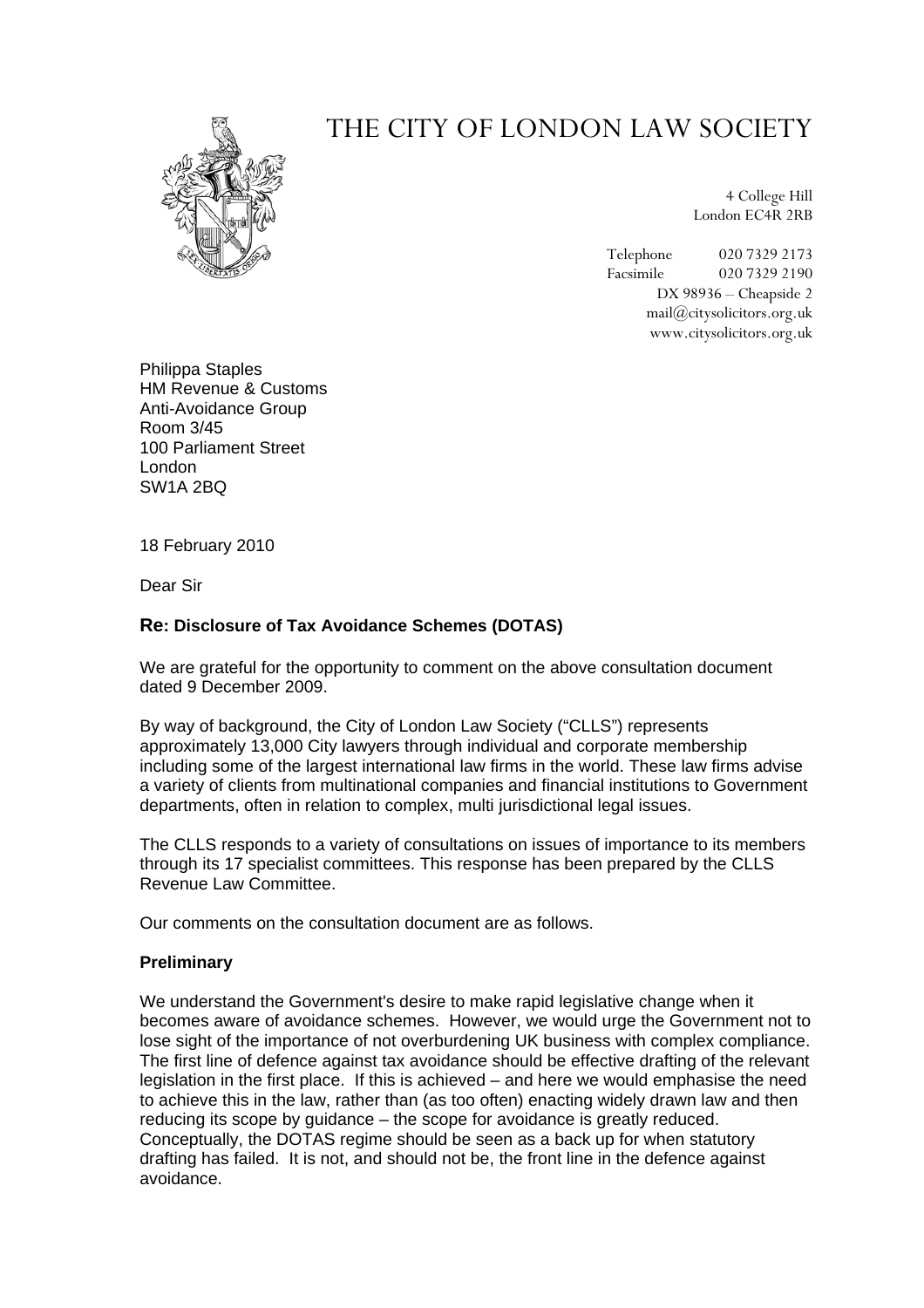The existing DOTAS regime has proved relatively trouble free to operate now it has bedded in. We do not feel it is unduly burdensome. Although there are some (probably inevitable) areas of uncertainty, HMRC's published guidance is in this case appropriate and helpful.

Most importantly, the existing rules coupled with the guidance in most cases make it fairly clear both whether a scheme is disclosable, and if so when it must be disclosed. Our view is that retaining this clarity is absolutely essential. Especially where it is also proposed to drastically increase penalties for non-compliance with the DOTAS regime, it is critical that all parties' obligations can be clearly identified.

Many of the proposed new measures are targeted specifically at abuses which can only arise with mass marketed schemes (eg the sudden implementation of a large number of schemes for pre-identified clients who were not previously told full details of them). Our view is that these specific measures (which we have identified in our comments below) should only apply to mass-marketed schemes. We wonder whether it might be appropriate to consider whether the wider DOTAS regime should apply to bespoke structures? Given that such structures are unlikely to lead to prioritised legislative change (since by their nature they are not readily repeatable) we wonder whether DOTAS has proved useful in such cases. Certainly from the practitioners' perspective, we find the most difficult questions in the operation of the DOTAS regime arise in relation to tax planning carried out as part of a wider set of transactional instructions.

We now turn to the proposed measures and questions raised in the consultation document. Please note that all comments are without prejudice to the possible effect of legal professional privilege on disclosure obligations.

#### **Measure 1: a change to the time when a promoter must disclosed a marketed scheme to HMRC**

#### *Question 1: would the proposal be effective and prevent some promoters from organising schemes in a way that deliberately delays disclosure?*

We would anticipate that the proposal would be effective. However, for the reasons set out below in the answer to question 2, we do not believe that it should be implemented in its current form due to the side-effects that would result.

*Question 2: would the proposed earlier trigger for disclosure of a marketed scheme either (a) cause practical difficulties or (b) lead to a significant number of disclosures of schemes that are never implemented?* 

We think the proposal would have both these effects. As drawn, it does not merely have the effect of a timing change – it creates a substantive change in what must be disclosed. Under the current rules, with the most common trigger being "making the proposal available for implementation", there is no disclosure obligation until a scheme considered workable by the promoter has been put to a client (HMRC's guidance refers to the promoter having a "high degree of confidence in the tax analysis").

As currently drafted the proposal will require disclosure prior to this point. If a promoter tells his client that he has had the germ of an idea, and although it needs work it may lead to a tax saving, that would appear to be a "marketing contact" – especially given the extremely wide formulation of "communicating the general nature of the proposal" - and so at that point if the promoter has "prescribed information" (likely, given the width of the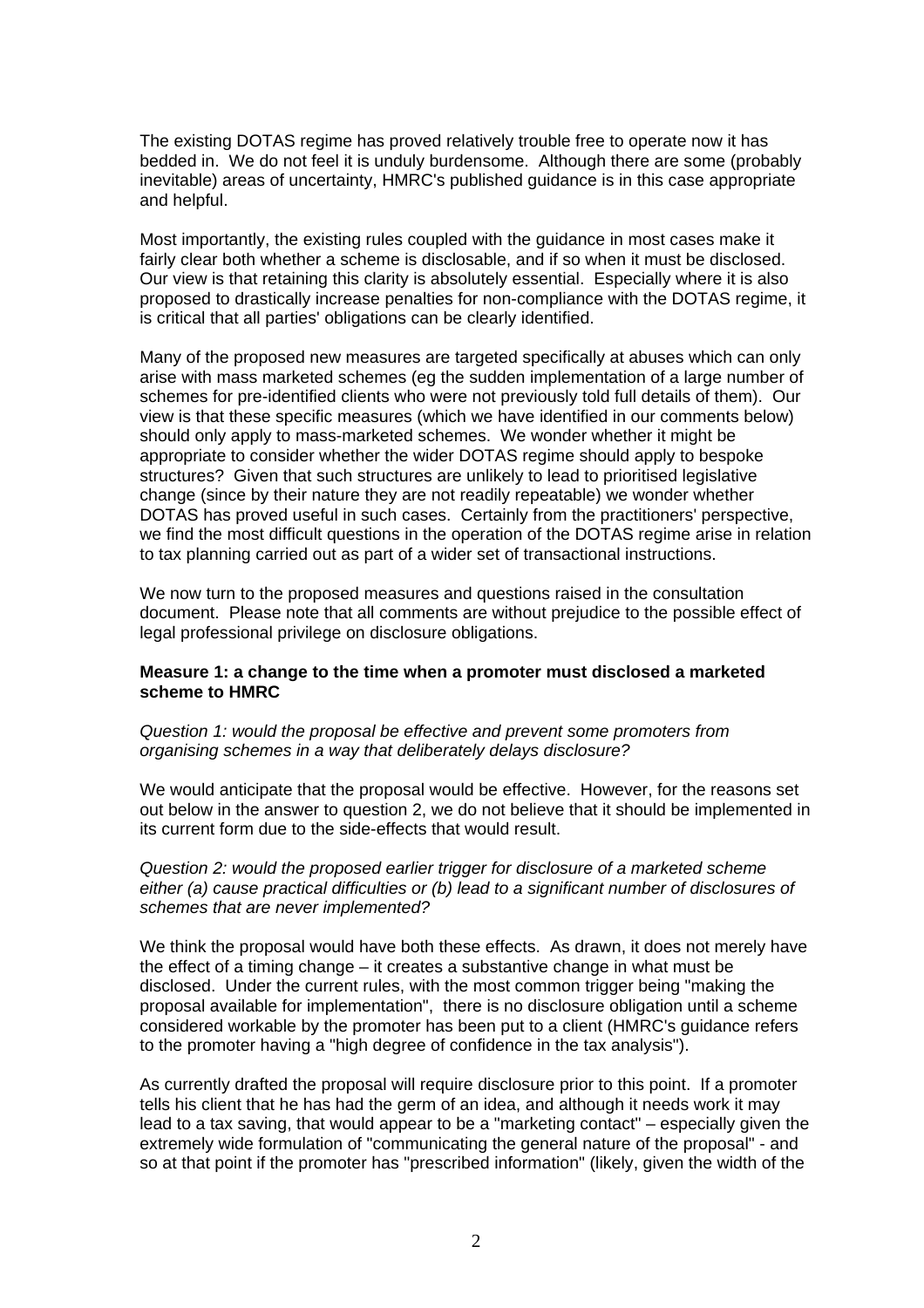definition, even in a relatively undeveloped scheme), a disclosure obligation will be triggered.

This would appear unhelpful to all parties. HMRC will inevitably receive disclosures of outline schemes which either (a) are ultimately determined by their promoters to be technically ineffective, or (b) are technically effective but give rise to insurmountable commercial issues which make them unimplementable. HMRC will need to evaluate these disclosures in considering whether to legislate, and by their nature this will involve much more time and effort than is the case at present where disclosures are of fully formed schemes. And from the advisers' perspective it will be more difficult to determine whether disclosure is appropriate.

One solution might be to amend the new s.308(2)(za) FA 2004 to confine it to notifiable proposals which are capable of being made available for implementation. This would mean that promoters could not defer their disclosure obligations when they had fully formed schemes in relation to which they were deliberately withholding key elements from clients, but it would prevent the obligation to disclose arising at a time when it was still unclear whether any workable scheme would exist.

Additionally we are of the view that this measure should only apply to mass marketed schemes. The mischief against which it is targeted is the lining up of a large number of potential users of a new scheme and suddenly implementing it several times over – by definition this would never be a problem with a bespoke scheme. Limiting the measure in this way would mitigate many of the practical problems as a scheme launched in this manner would by definition be ready to use.

#### **Measure 2: a power to require persons who introduce potential clients to a promoter to provide information about the promoter**

*Question 3: is the proposed power to require scheme introducers to provide HMRC with information about who provided them with the scheme a proportionate response to the problem described?* 

We are very concerned at any proposal which places responsibility for a person's compliance with tax legislation on any entity other than HMRC and the person in question. Our view is that such measures should only be implemented in extremely limited cases (we would highlight the various anti-money laundering rules, which although extremely burdensome for the professions, are at least targeted at high-level crime and therefore justifiable).

We do not believe that such a measure is a proportionate response to the problem identified. The construction and promotion of an avoidance scheme cannot be assumed to involve any breach of the law – it may involve a contestable interpretation of the law, but this is far from the same as evasion. If any tax rule is being breached such that this proposed measure might help it is presumably the promoter's obligation to disclose the scheme in question. HMRC already has enforcement powers in relation to this issue, and is proposing a significant increase in penalties for non-compliance (which as will be apparent below we support).

We believe that this measure should be shelved. At the very least, assuming that penalties for non-compliance with DOTAS are significantly increased as proposed, we consider that that measure should be given a chance to change behaviours before imposing duties on introducers in respect of the tax compliance of others.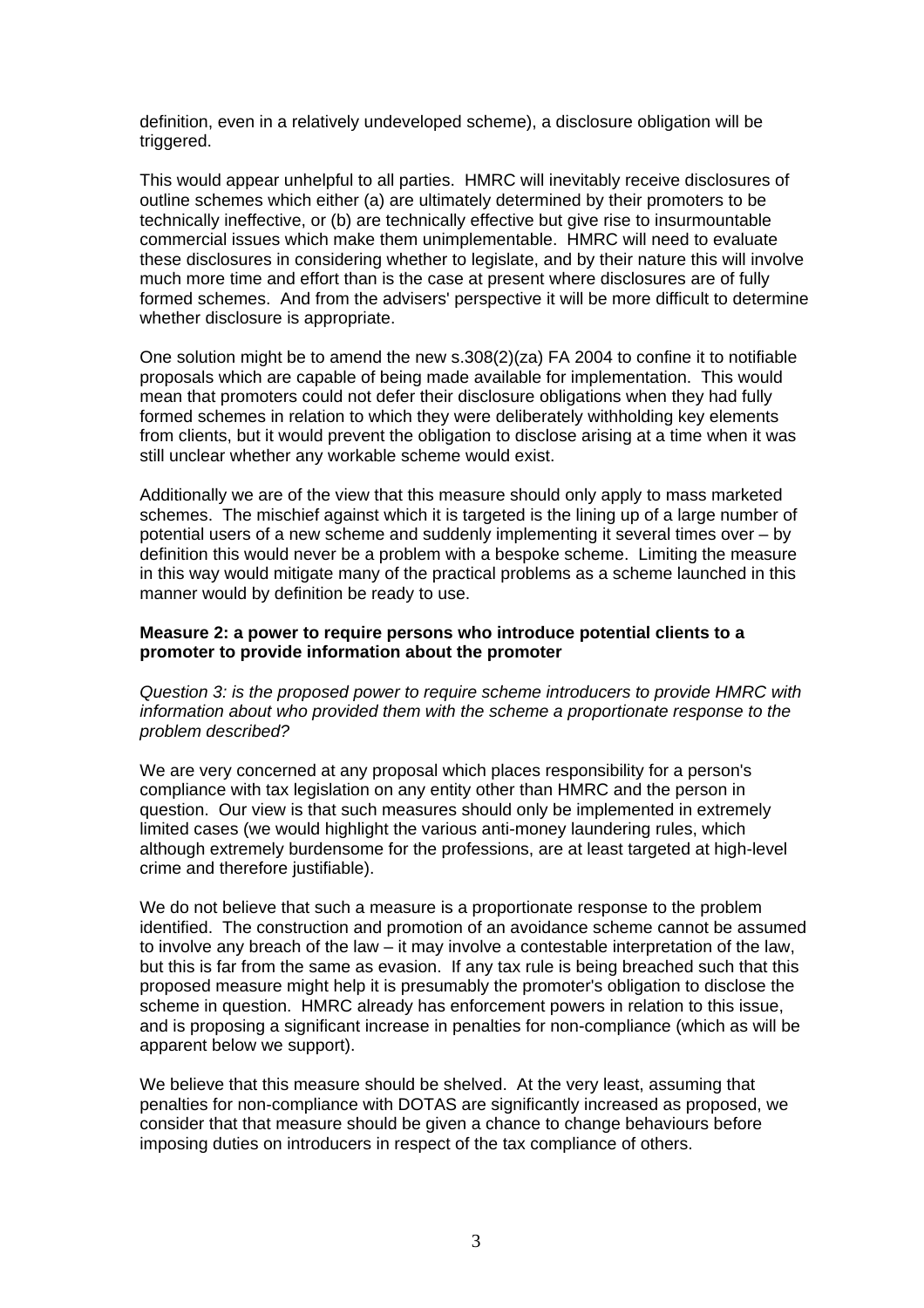Were the proposal to be adopted despite our reservations, we would make the following specific points in relation to the draft legislation:

- "Where HMRC suspect" at the outset of the new s.313C FA 2004 should be changed to "Where HMRC have reasonable grounds to believe", in order to bring it into line with the TMA 1970 standard for HMRC information powers.
- The wording at the end of s.313C(1) goes far beyond the definitions of "promoter" and "introducer". It should be narrowed so it only catches those persons.
- Is the reference to "proposer" in the draft s.313C(2) a typographical error for "promoter"? If not, what is intended?

We would also note the proposed  $s.307(1)(a)(ii)$  which would seem to include introducers within the definition of promoters. This does not appear to reflect the policy as described in either Measure 1 or Measure 2, since the Measure 1 policy discussion is silent as to introducers and Measure 2 appears intended to impose a lesser set of obligations on them than is the case for promoters. On the basis that including introducers within the definition of promoters goes beyond the stated policy objective, we would recommend deleting this provision.

### **Measure 3: increased penalties for failure to disclose a scheme**

*Question 4: would the model be effective in deterring promoters from delaying making a disclosure, or are there circumstances in which it would not be sufficient?* 

As a body representing City law firms it is difficult for us to comment in too much detail, as we do not believe that any of our member firms would deliberately disregard a tax obligation in order to obtain a commercial benefit in the manner which has been described. Sadly, however, we find it easy to believe that this is a problem which needs to be addressed.

Many studies of criminal behaviour indicate that even significantly increased penalties do not act as a deterrent in cases where wrongdoers do not believe that they will get caught. However, we do not consider that non-compliance with DOTAS is such a situation. There is a material chance that promoters will get caught where they are deliberately failing to make disclosures, since their clients will eventually start filing returns reflecting the implementation of schemes. At that point HMRC may pursue the issue.

In cases such as this we would expect non-compliant promoters to make a rough calculation of the expected cost of non-compliance, which (in pure mathematical terms) would be a multiplication of the perceived probability of being caught and the likely penalty if they are. Where such promoters are also members of professional bodies (such as accountants and solicitors) they would also have to factor in the likelihood of professional disciplinary action if they are shown to be deliberately non-compliant with tax legislation.

So in conclusion we think the measure would be effective as a deterrent as long as the potential penalties were sufficiently high that promoters could not run the risk of deliberate non-disclosure (even if, rightly or wrongly, they considered the risk of being caught to be quite small).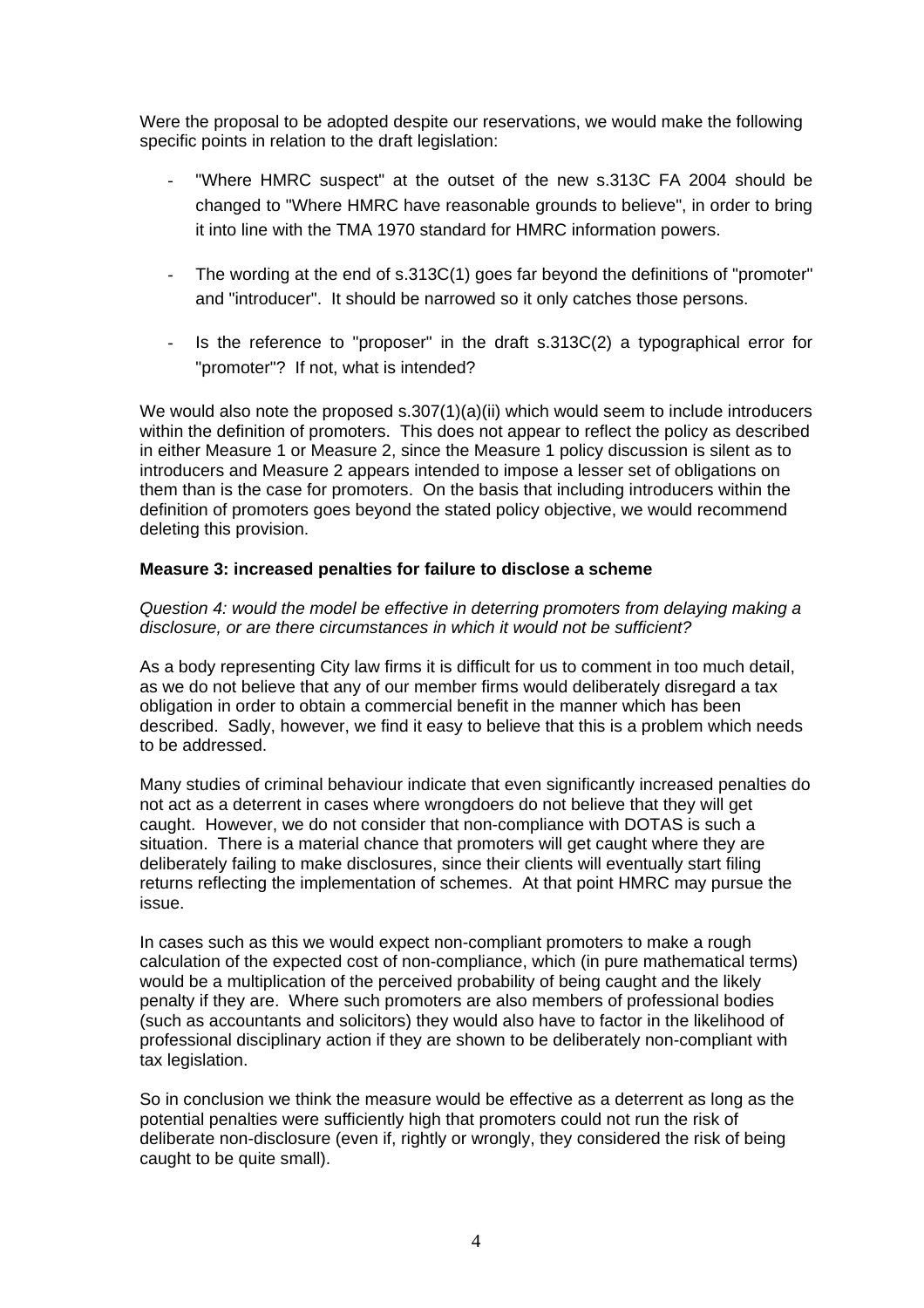#### *Question 5: do you agree that Option 2 is the preferable revised penalty format? If not, how should an objective penalty provision be expressed?*

We agree that Option 2 is preferable. We think that defining an objective standard is likely to be impossible, and once subjectivity is introduced into the process it is essential that an independent tribunal is involved. This is key both because the potential amounts of penalties are large, and also because of the potential wider effects on promoters which are regulated by professional bodies of a finding of deliberate or reckless noncompliance with the rules.

We would support a measure which went further than that proposed in the following respect. If the Tribunal found on the facts, using the criminal standard of proof (ie "beyond reasonable doubt"), that a promoter deliberately decided not to disclose a scheme which it believed to be disclosable, we would suggest that it might be appropriate to have a second tier of penalties which were higher still than those proposed. We would also support the creation of a criminal offence of deliberate noncompliance with the disclosure rules if existing offences were felt insufficient.

Where deliberate non-compliance is involved it may also be legitimate to consider the possibility of penalising individuals as well as the legal entities acting as promoters. The new higher penalties will have little deterrent effect if individuals trade through companies with minimal assets against which HMRC can enforce, and are not part of regulated professional bodies so they would be able to resume business through a different entity if their company was bankrupted by a tax penalty.

#### *Question 6: at what level should the increased penalty be set?*

See discussion above. It should be high enough to have a deterrent effect taking into account the perceived likelihood of being caught. It might also be set at different levels depending on the flagrancy of the promoter's behaviour (eg not disclosing on advice from a lawyer is not as serious as receiving advice that a scheme must be disclosed and then ignoring it). We think it would be fair to consider penalties computed by reference to fees received for a scheme and/or tax saved (there will in any event commonly be a formulaic link between the two). Explicit criminal sanctions would also be a powerful deterrent.

#### *Question 7: What safeguards could be added to make sure the penalty is not disproportionately high?*

Requiring the Tribunal to rule on the penalty is the key. As noted above, it would in our view also be appropriate to legislate for different levels of penalty to arise on different levels of culpability.

#### *Question 8: are there any of the DOTAS provisions that the enhanced penalty should not apply to?*

We do not consider that it is appropriate to levy penalties at the enhanced levels for noncompliance with s.313A notices. Firstly, the question of whether a notice has been satisfactorily answered is to some extent subjective, and so the Tribunal would need to be involved to determine this point which could be burdensome for all parties. Secondly, if the s.313A notice stage has been reached, the existence of a scheme (though not its details) is known to HMRC and so the promoter must assume that when it is used the decision not to disclose it is likely to be challenged. The enhanced penalties for the basic failure to disclose should therefore have their deterrent effect in full.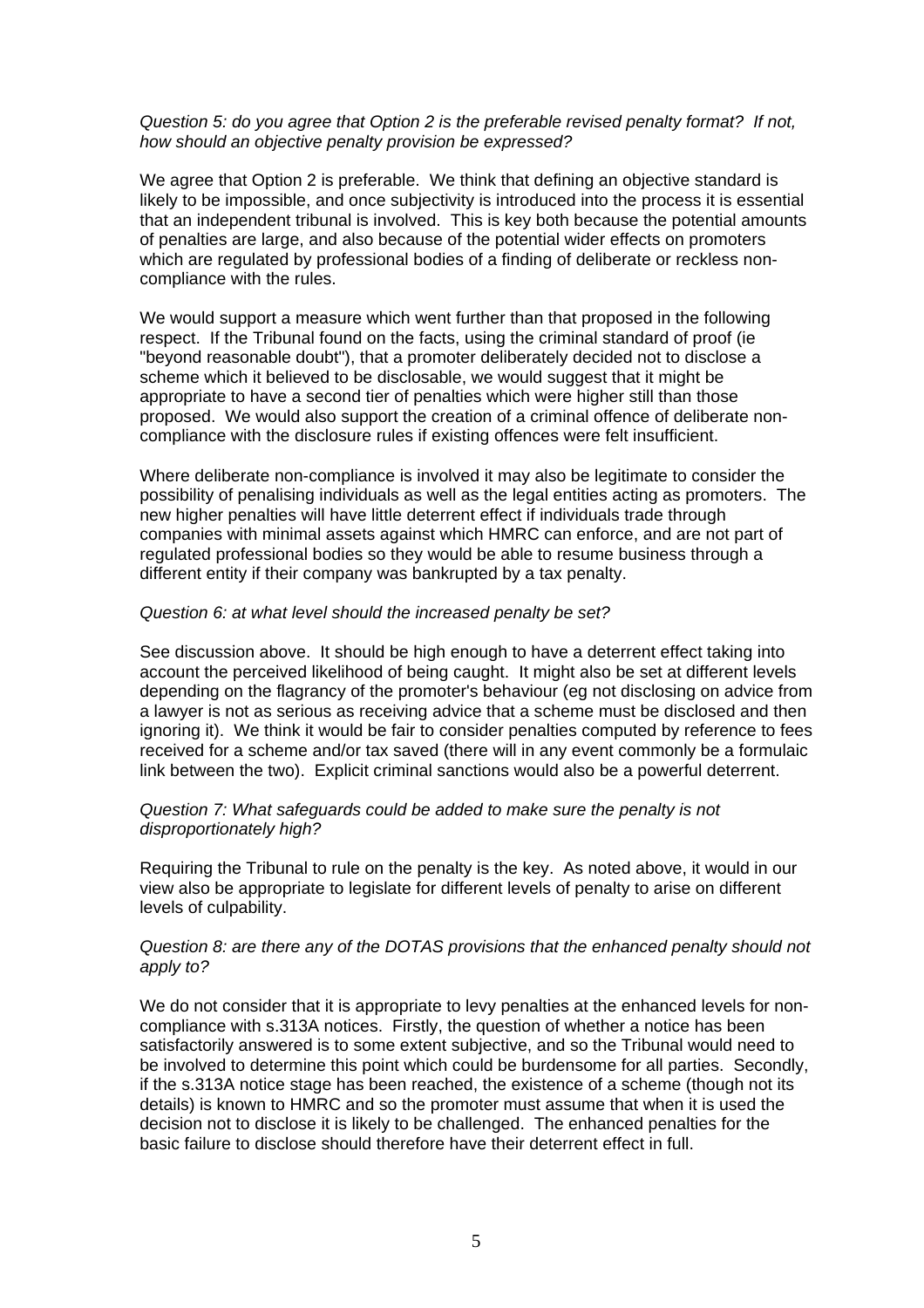#### **Measure 4: promoters to provide HMRC with periodic information about clients to whom they have issued a scheme reference number**

#### *Question 9: do you agree that Option 2 is the preferable option for securing early information about scheme users?*

We would be very concerned about this measure for the same reasons as that relating to introducers. We do not think as a general policy matter it is appropriate for any person other than a given taxpayer and HMRC to be held responsible for that taxpayer's affairs, other than in exceptional circumstances. We are concerned about any creeping increase in powers of this kind.

In practice we believe that HMRC should be able to see from the nature of a disclosed scheme whether it is likely to be mass marketable. We do not consider it appropriate to introduce what amounts to a new power to elicit information about a taxpayer from a third party in these circumstances if the motivation is simply to identify whether the scheme is widely used.

If an early warning power was to be introduced we would therefore much prefer Option 1, which places the burden upon the taxpayers themselves. We do not believe that this would be disproportionately burdensome, since a taxpayer could be advised of its responsibilities by the promoter at the time of scheme implementation and the notification to HMRC would be just another matter to be done in the course of implementing the scheme. Although unexpressed in the document, we wonder whether the real concern here is that many taxpayers would fail to comply?

#### *Question 10: would there be any practical difficulties in providing client lists?*

We doubt that this would be a significant issue, but as noted above we consider that Option 1 is preferable which would remove the necessity for this.

*Question 11: are there any alternative ways of providing HMRC with the same information?* 

See answer to Question 9. We consider that HMRC already has the powers it needs to enforce rapid disclosure.

*Question 12: what would be a reasonable time limit for the provision of initial and periodic lists?* 

As noted above, we do not consider that a regime which imposes the obligation to identify scheme users on promoters as opposed to users is appropriate.

### **Measure 5: revisions and extensions to the "hallmarks"**

*Question 13: can they identify any potential practical problems in complying with any part of the proposed changes?* 

The question of whether the DOTAS regime should apply to bespoke planning as well as mass marketed schemes is a very live question throughout the discussion of the proposed hallmarks. A material extension to the scope of disclosable schemes, as seems to be proposed in relation to employment schemes and income into capital schemes, will by its nature inevitably potentially catch many individualised arrangements. As noted in the preamble to these comments, this does not seem helpful to any party: from the taxpayer/adviser's point of view, much more time will need to be spent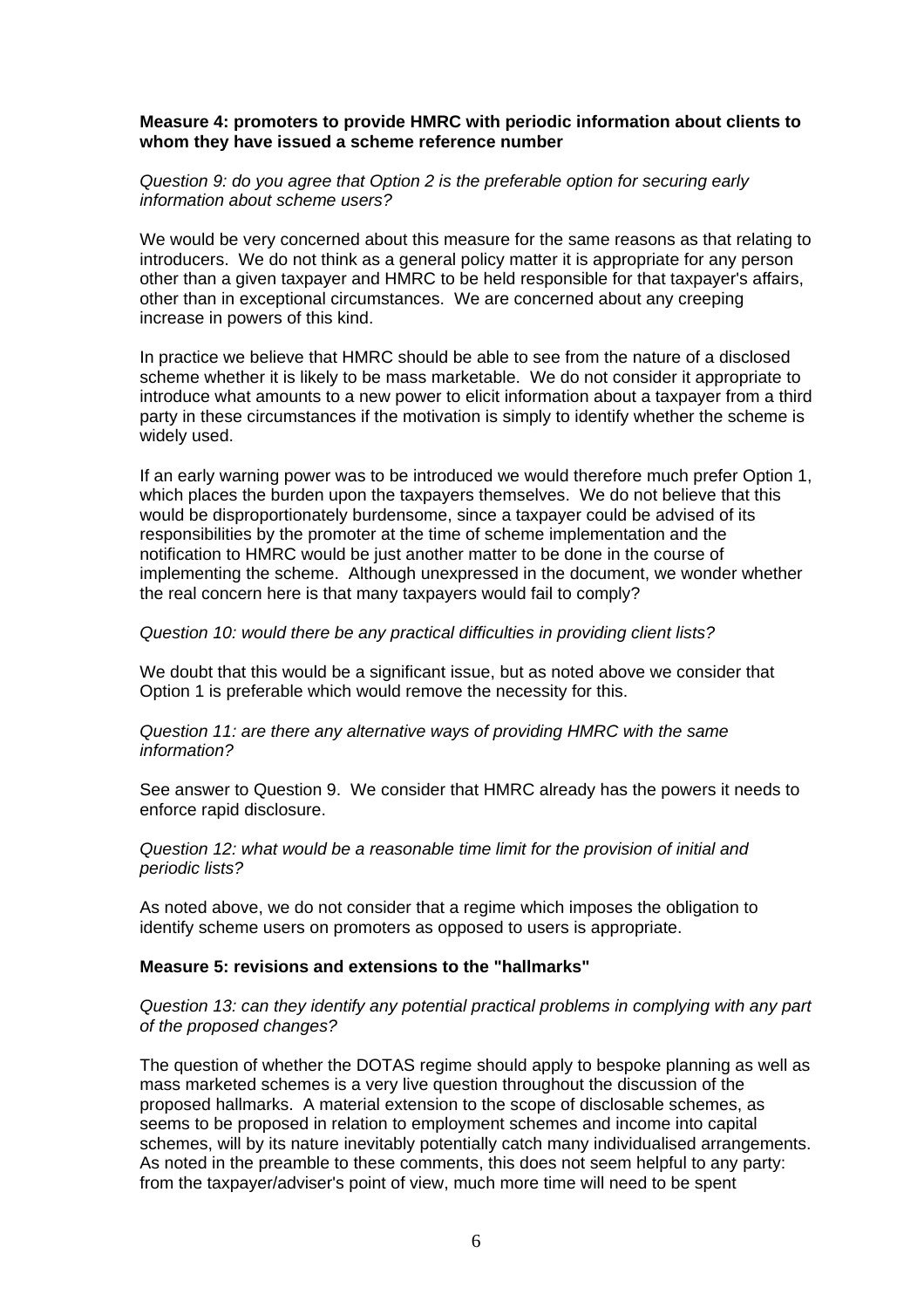determining whether a given piece of planning is within the rules even where at first blush one would be confident it should be seen as legitimate planning rather than avoidance, and from HMRC's perspective, many disclosures will be received which are unlikely ever to lead to legislative change since they relate to non-readily-repeatable structures.

Generally therefore we would caution against making the definitions too wide if the policy decision is taken that the DOTAS regime should continue to apply to bespoke arrangements.

#### *Question 14: would the new hallmarks and extensions be effective and proportionate?*

The minor changes to the hallmarks regarding confidentiality seem to us uncontroversial.

We think the changes to the premium fee hallmark are unworkable, at least in relation to bespoke planning. In our City practices it is relatively unusual to receive instructions in relation to a specific, one-off piece of tax planning. Such planning most commonly arises as an aspect of a much larger commercial transaction, for which the tax piece will not be billed separately. As such it will be very difficult to determine how much of the fee paid is attributable to the tax planning, especially where (as is increasingly the case) we do not bill on a time basis but charge a fixed fee for the job.

We also very much doubt whether smaller enterprises whose business is tax planning would take such one-off instructions as a matter of course. Their business models rely on the mass marketing of schemes – they will invest time working on ideas which may or may not ultimately be concluded to work, and then sell the ones that pass the test to as many clients as possible as quickly as possible.

If a hallmark relating to fees is still considered necessary, we think that it should apply to arrangements where the fee is computed by reference to the anticipated tax saving and/or where the fee is conditional to any degree on the tax saving being delivered. This should be effective to damage the economics of the avoidance industry in the manner intended: relatively few clients are prepared to pay material fees up front for aggressive planning, preferring to wait to be sure the planning has been effective.

As noted above, we think that there is a real danger that the new income to capital hallmark and the widened employment hallmark will be disproportionate and problematic for both taxpayers and HMRC if applied to bespoke schemes as opposed to mass marketed ones.

We agree that the off-market terms hallmark should be deleted.

We think further work is needed on the drafting of the new regulation 12A relating to loss schemes. As drawn the regulation would catch an ordinary surrender of losses using group relief, or an intra-group transfer of a loss making trade within s.343 ICTA 1988: this cannot be correct. Should the target here not be schemes which enable the economic benefit of unrelieved losses to be enjoyed by entities outside the group of which the company with the losses is a member?

We are concerned at the proposals in relation to both standardised tax products and leasing schemes to amend the references to "the main purpose" to "a main purpose". We think this will lead to confusion.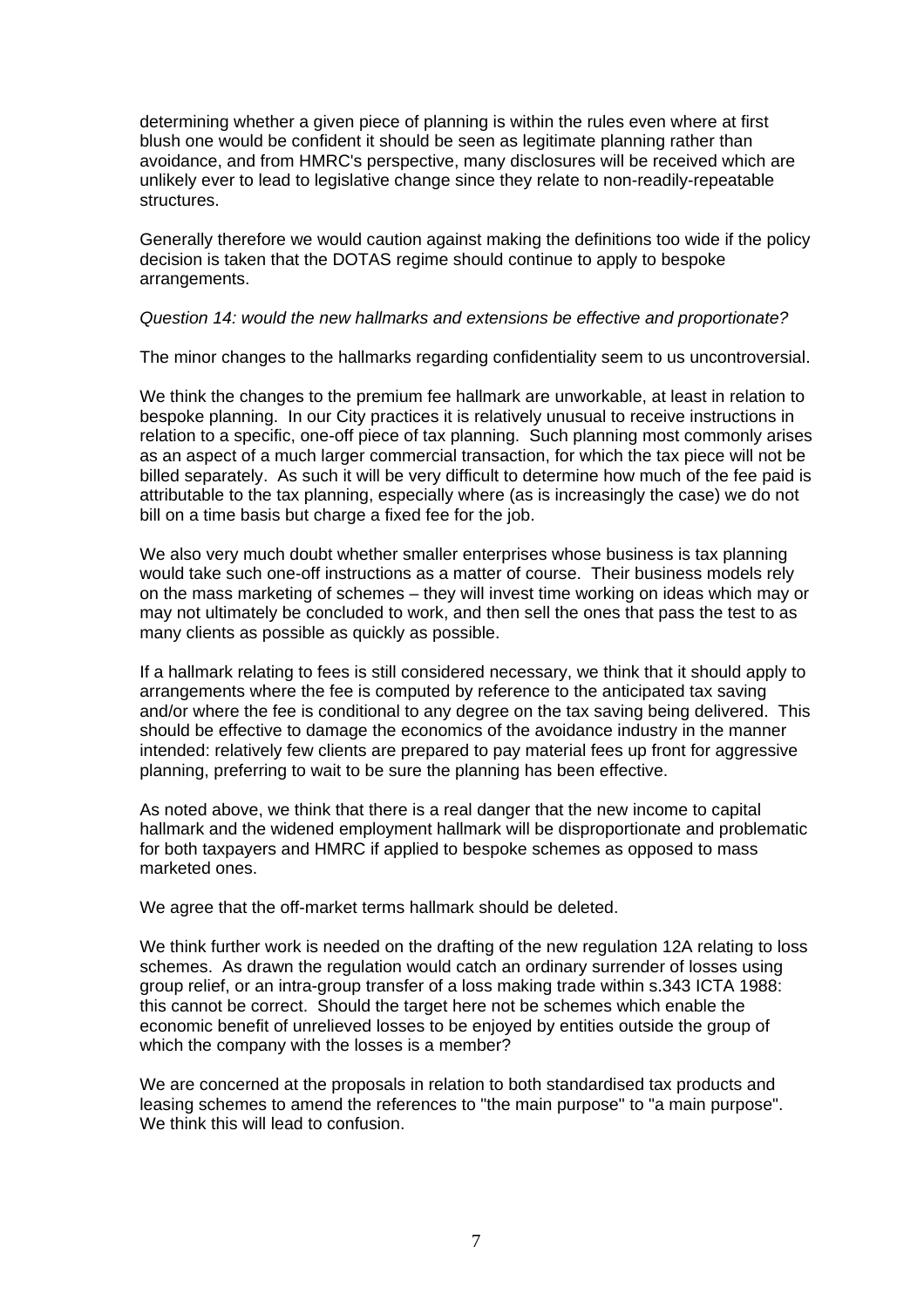In relation to a standardised tax product, we find it extremely unlikely that the tax saving will be anything other than "the" main purpose – if the scheme is standardised and marketed as such, then surely its only main purpose must be the tax saving?

Whilst we recognise that leasing has historically proved fertile ground for avoidance, it must also be acknowledged that leasing by its very nature usually has tax planning at its forefront. It is one of the few remaining areas of UK tax where the tax treatment diverges dramatically from the accounting treatment. As long as it remains policy to tax leasing in this way, it will inevitably be the case that securing tax benefits is a main purpose of many if not most leasing transactions. The tax treatment is one of the most common reasons for choosing a finance lease rather than a secured loan, and is explicitly sanctioned by statute. We believe widening the test in relation to leasing schemes will therefore be unworkable – HMRC should be looking to catch only those transactions where nothing would have happened at all but for the tax benefit (ie ignoring those cases where the lessee needed finance but chose to lease rather than to borrow), and the "the main purpose" test would seem as good a way as any to achieve this. Applying the "a main purpose" test will arguably catch every leasing transaction and so is not useful.

*Question 15: what might the revised and extended hallmarks capture that ought to be excluded?* 

See above.

Yours faithfully,

**David McIntosh Chair City of London Law Society**